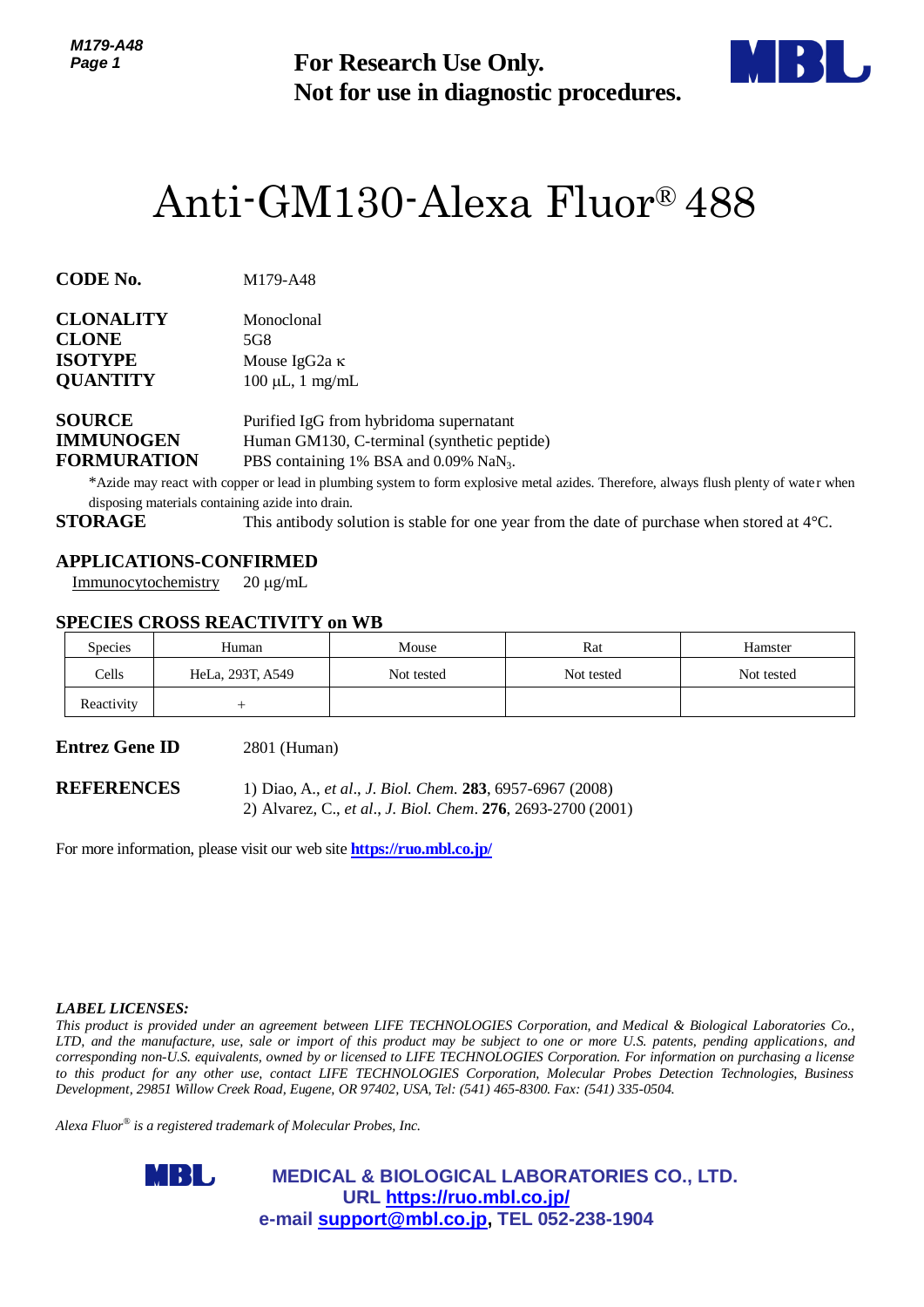## **RELATED PRODUCTS**

 $M175$ -A48 anti- $\alpha$ -Tubulin Alexa Fluor® 488 (2F9) M175-3 anti- $\alpha$ -Tubulin (2F9) M175-A59 anti- $\alpha$ -Tubulin Alexa Fluor® 594 (2F9) M175-A64 anti- $\alpha$ -Tubulin Alexa Fluor® 647 (2F9)  $PM054$  anti- $\alpha$ -Tubulin (polyclonal) M176-3 anti-EEA1 (3C10) M176-A48 anti-EEA1 Alexa Fluor® 488 (3C10) M176-A59 anti-EEA1 Alexa Fluor® 594 (3C10) M176-A64 anti-EEA1 Alexa Fluor® 647 (3C10) PM062 anti-EEA1 (polyclonal) M178-3 anti-Calnexin (4F10) M178-A48 anti-Calnexin Alexa Fluor® 488 (4F10) M178-A59 anti-Calnexin Alexa Fluor® 594 (4F10) M178-A64 anti-Calnexin Alexa Fluor® 647 (4F10) PM060 anti-Calnexin (polyclonal) M181-3 anti-KDEL (1D5) PM059 anti-KDEL (polyclonal) M179-3 anti-GM130 (5G8) M179-A59 anti-GM130 Alexa Fluor® 594 (5G8) M179-A64 anti-GM130 Alexa Fluor® 647 (5G8) PM061 anti-GM130 (polyclonal) PM063 anti-COX4 (polyclonal) PM064 anti-Lamin B1 (polyclonal) D115-3 anti-CENP-A (3-19) PD030 anti-CENP-C (polyclonal) K0171-3 anti-CENP-E (1H12) PD031 anti-CENP-H (polyclonal) PD032 anti-CENP-I/hMis6 (polyclonal) D282-3 anti-CENP-K/ICEN37 (46F1) PD018 anti-CENP-K (polyclonal) D283-3 anti-CENP-L/ICEN33 (27E10) D284-3 anti-CENP-M/ICEN39 (23F6) D285-3 anti-CENP-N/ICEN32 (22F4) PD020 anti-CENP-O (polyclonal) D286-3 anti-CENP-T/ICEN22 (42F10) PD019 anti-CENP-50 (polyclonal) PD014 anti-LC3 (polyclonal) [WB] PD015 anti-LC3 (polyclonal) [IC] PM036 anti-LC3 (polyclonal) [WB, IP, IC, IHC, FCM] PM046 anti-LC3 (polyclonal) [WB, IC] M115-3 anti-LC3 (51-11) [WB] M152-3 anti-LC3 (4E12) [WB, IP, IC, FCM] M186-3 anti-LC3 (8E10) [WB] M162-3 anti-p62 (5F2) PM045 anti-p62 (polyclonal) PM066 anti-p62 C-terminal (polyclonal) WB: Western blotting IP: Immunoprecipitation

IC: Immunocytochemistry IHC: Immunohistochemistry FCM: Flow cytometry